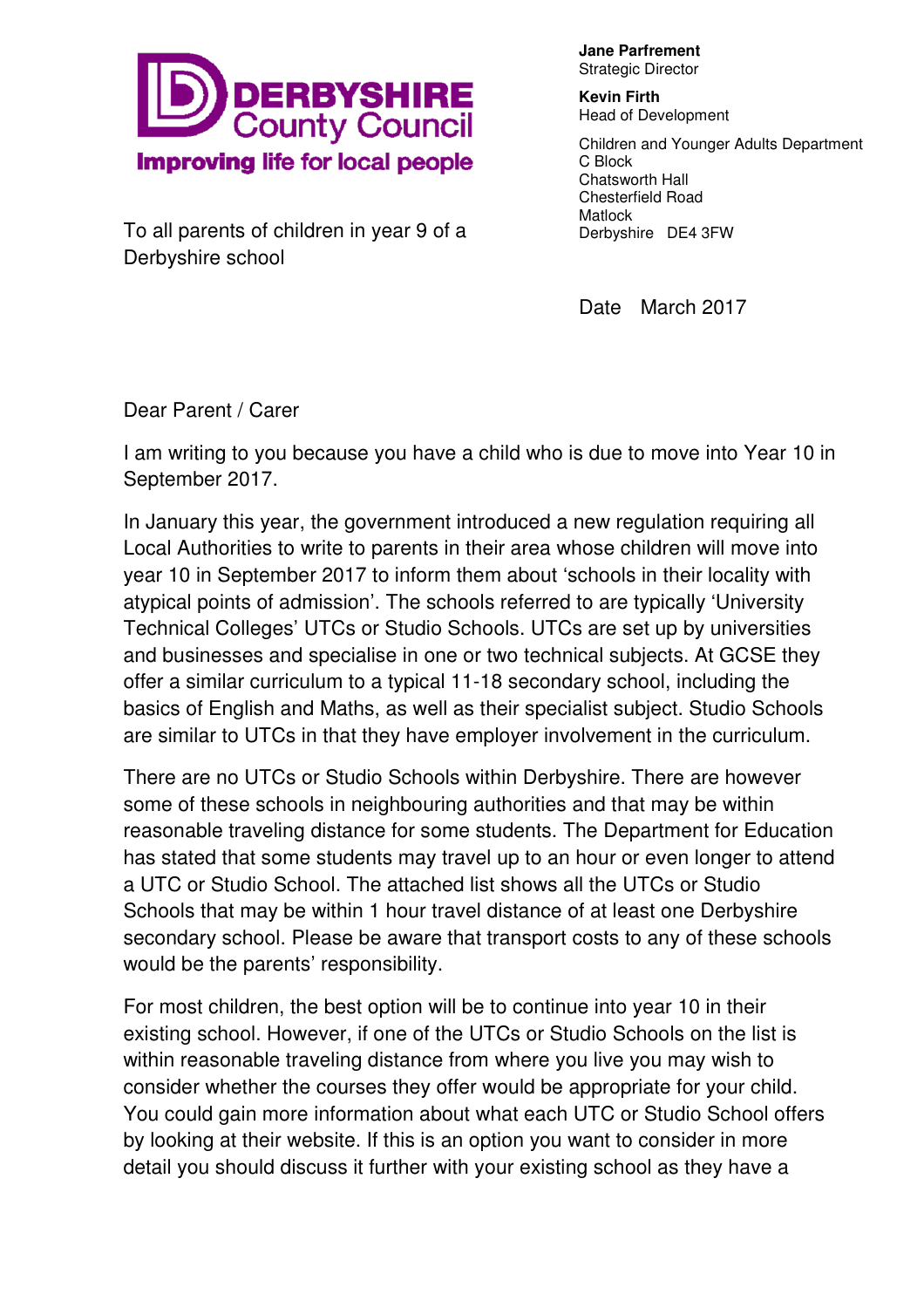responsibility to provide some guidance on the careers options to ensure you make a well informed decision on the future of your child.

You should be aware that some of these schools may not have places available for September 2017 and you should make any enquiries directly to the individual UTC or Studio School.

Yours sincerely

K Sur

Kevin Firth Head of Development